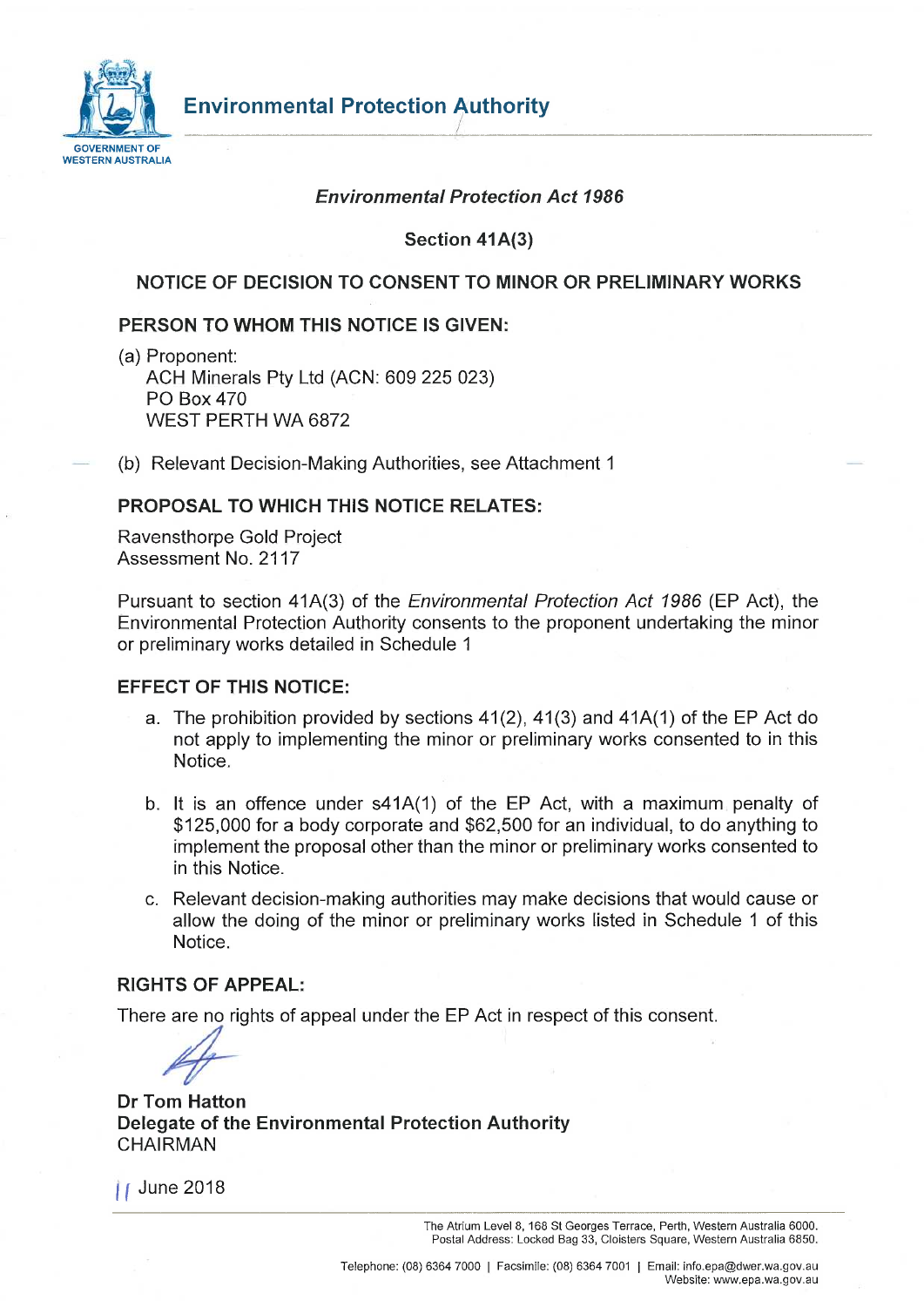# **Schedule 1**

# **Authorised Minor or Preliminary Implementation Work (s)**

| <b>Authorised Work(s)</b>                                                                                                                                                                                    | Location | <b>Authorised extent</b>                                                     |
|--------------------------------------------------------------------------------------------------------------------------------------------------------------------------------------------------------------|----------|------------------------------------------------------------------------------|
| The following works are authorised in their<br>entirety:                                                                                                                                                     | Figure 1 | Clearing of up to 2.97<br>ha, being:<br>2.31 ha for drill lines              |
| Construction, operation and maintenance<br>of:                                                                                                                                                               |          | and access tracks;<br>and                                                    |
| drill lines and pads for sterilisation<br>$\bullet$<br>drilling of the processing plant, Waste<br>Rock Landform and Tailings Storage                                                                         |          | 0.66 ha for drill<br>$\bullet$<br>pads, clearing and<br>resource drilling at |
| Facility;<br>widening of access tracks to 3.5 metre<br>width;                                                                                                                                                |          | Flag deposit,<br>within a 512 ha<br>development envelope.                    |
| 18 drill pads with sumps for resource<br>drilling at the Flag deposit,                                                                                                                                       |          |                                                                              |
| up until such time as the later of one of the<br>following occurs:                                                                                                                                           |          |                                                                              |
| a. notice issued under $s$ 45(8) of the EP<br>Act; or                                                                                                                                                        |          |                                                                              |
| b. statement issued under s45(5) of the<br>EP Act is final (that is, after period in<br>which to lodge an appeal under s<br>100(3) has expired, or appeal decision<br>under s109(3), in respect of an appeal |          |                                                                              |
| lodged under s 100(3), is published).<br>and;                                                                                                                                                                |          |                                                                              |
| c. rehabilitation of the area/s identified in<br>Figure 1 in accordance with current<br>EPA rehabilitation guidance, or if an                                                                                |          |                                                                              |
| implementation statement is issued for<br>the Proposal, in accordance with any<br>implementation conditions relating to<br>rehabilitation                                                                    |          |                                                                              |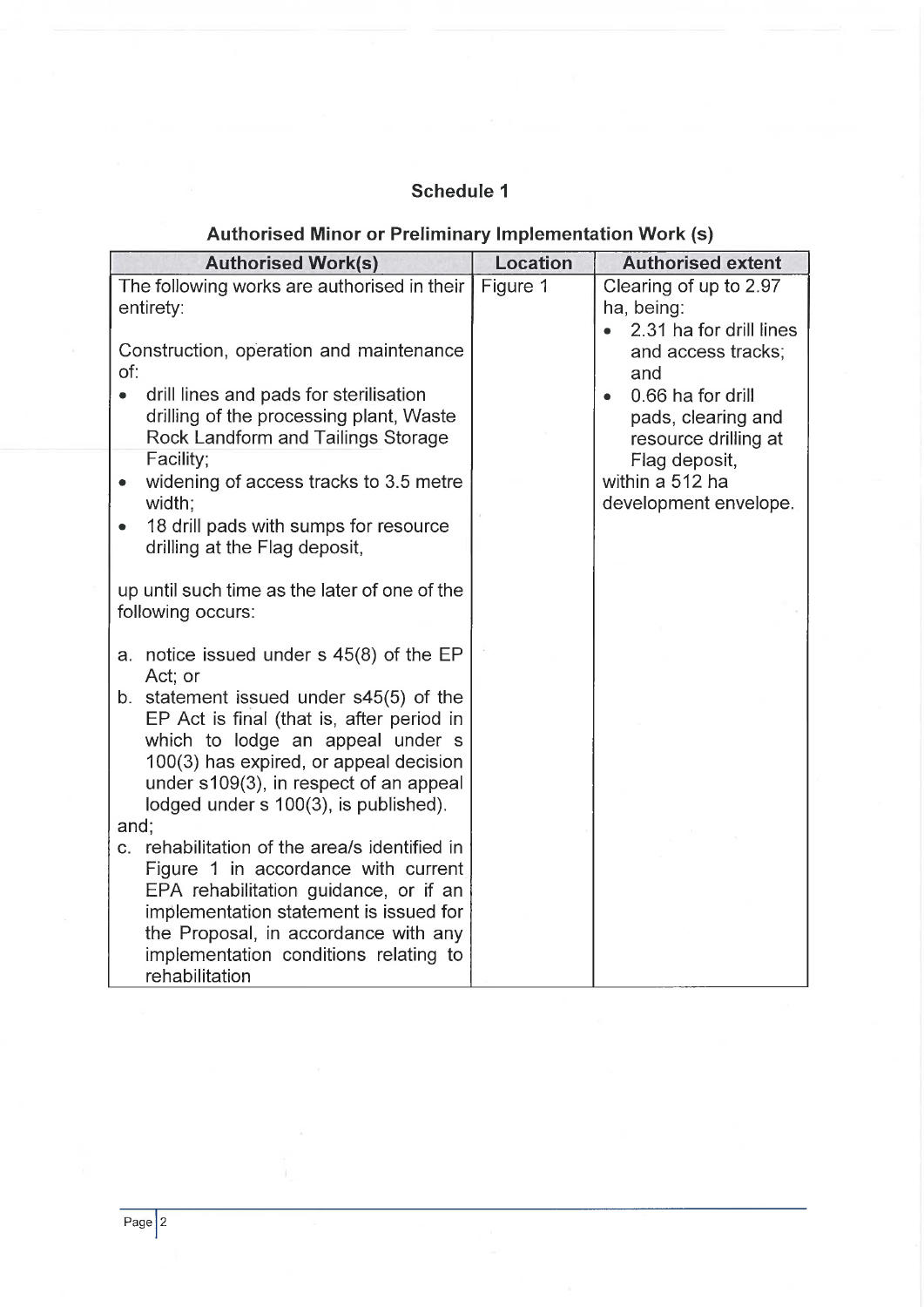### **Attachment 1**

#### **Relevant Decision Making Authorities**

- Minister for Environment;
- Minister for Mines and Petroleum;
- Minister for Water;
- Director General, Department of Water and Environmental Regulation;
- A/Executive Director, Resource and Environmental Compliance, Department of Mines, Industry Regulation and Safety;
- Director, Dangerous Goods and Petroleum Safety, Department of Mines, Industry Regulation and Safety;
- Director, Mines Safety, Department of Mines, Industry Regulation and Safety; and
- Chief Executive Officer, Shire of Ravensthorpe.